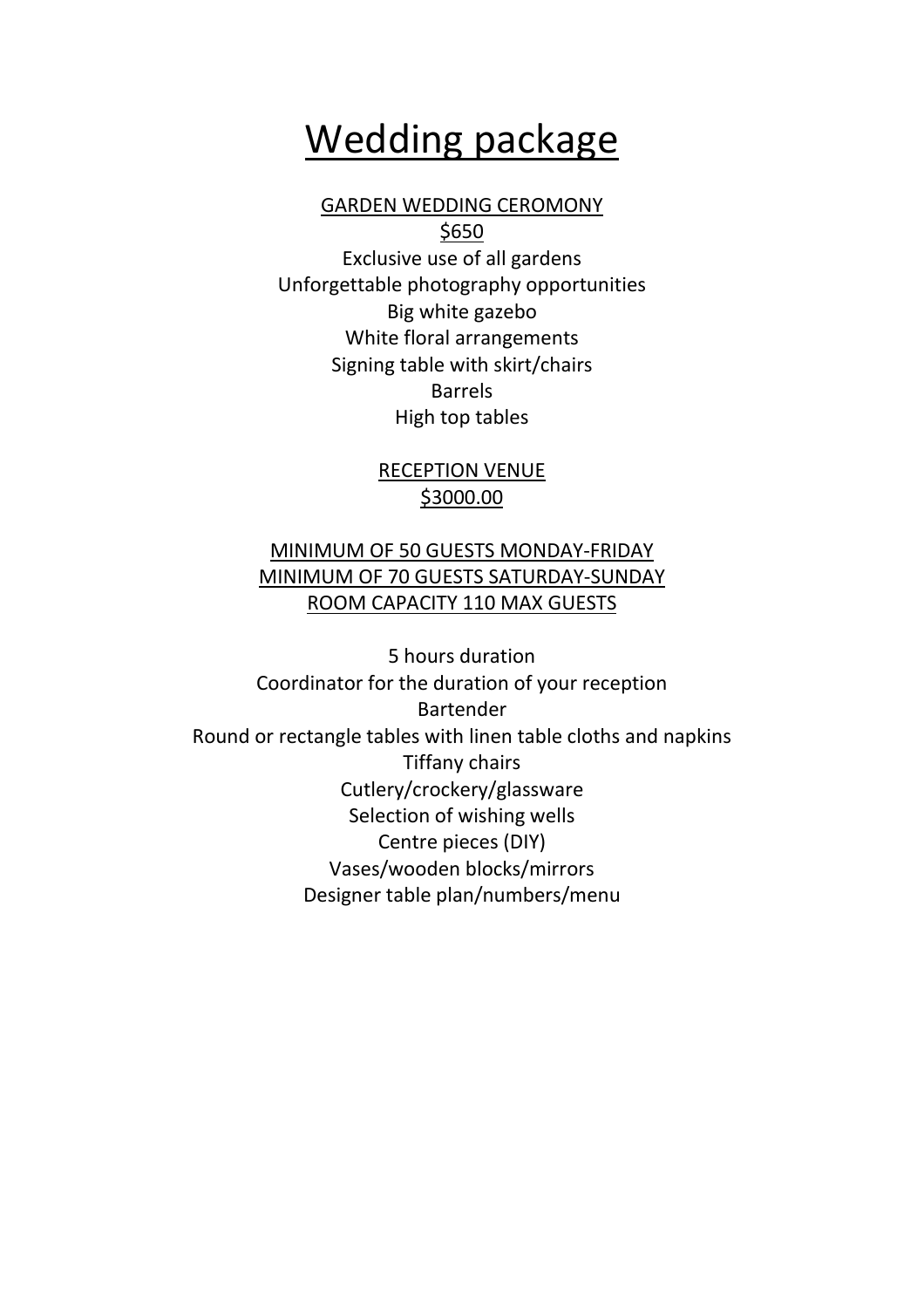# GRAZING BOARDS

MIXED DELI BOARD \$75

Assorted deli meats/ salami/jamon/pastrami/ham/beef Dips/spreads & sliced sourdough

CHEESE BOARD \$85 Selection of Australian cheese, fruit, crackers & grissini

> FRUIT PLATTER \$75 Selection of seasonal fruit

VEGETABLE ANTI-PASTA PLATTER \$65 Grilled marinated vegetables, breads & olives

# CANAPES

DESIGNED AROUND YOUR MENU SELECTION / PRICED ACCORDINGLY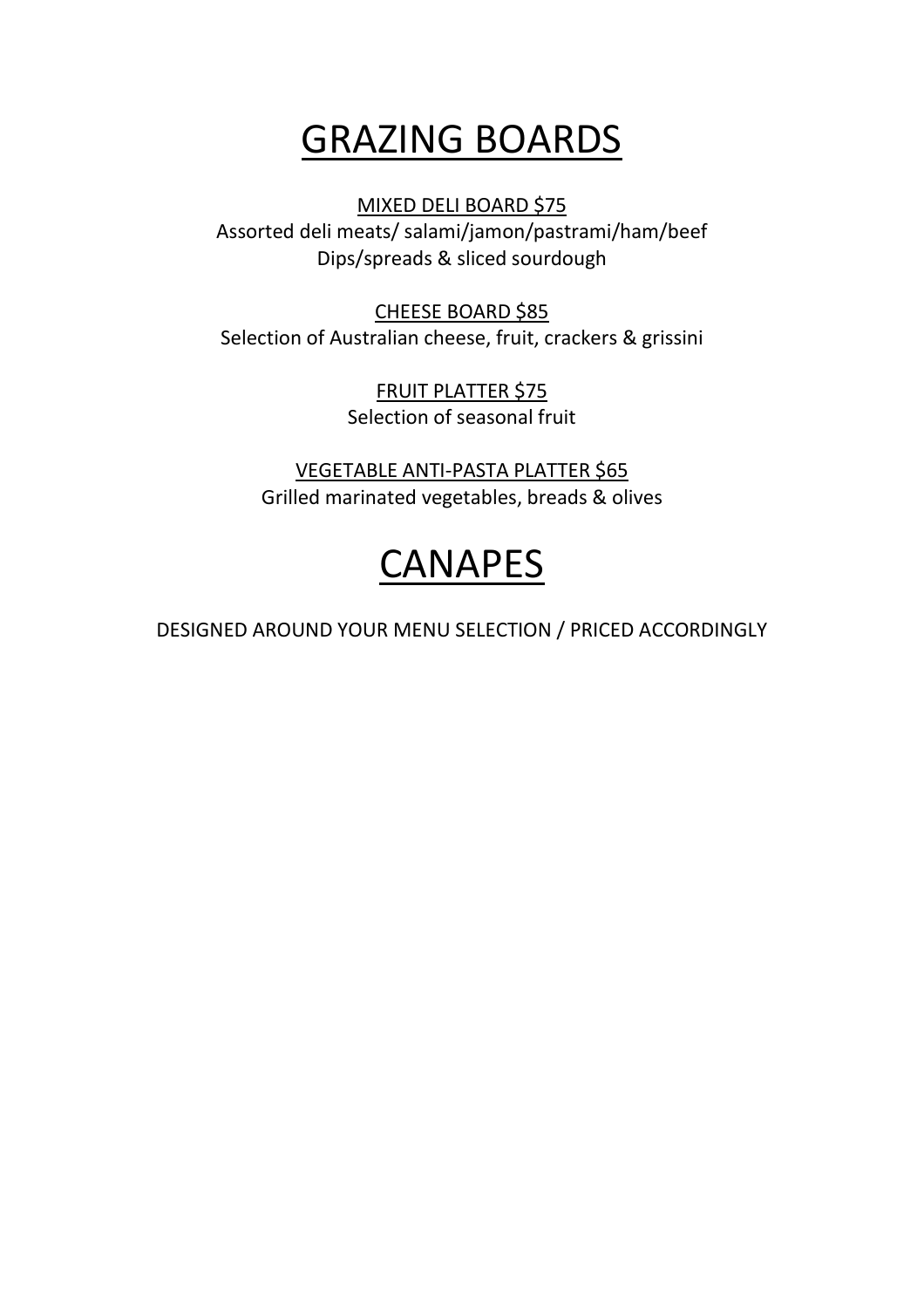## 2022-2023 MENU \$75 per person

## ENTREES

PORK BELLY (GF) Twice cooked with cauliflower puree, tomato chutney, pork essence & crispy crackling

SALT & PEPPER CALAMARI Pickled Spanish onion, roquette lettuce & tarragon aioli

MEZZE PLATE Brie cheese, grilled vegetables, Hommus, Olives & grilled sourdough

SALMON & PRAWN COCKTAIL (GF) Fresh salmon nuggets, Prawns, pickle cucumber & Tomato brandy mayo

HAND MADE RICOTTA GNOCCHI (V) Forest mushroom sauce, shaved parmesan & basil oil

ROAST PUMPKIN & BEETROOT SALAD (V) wild roquette leaves, goat cheese, walnuts, pear & balsamic dressing

THAI BEEF SALAD Tofu, noodles, mixed vegetables, chili sesame dressing

CHICKEN & MUSHROOM FILO PARCEL Petite salad, balsamic syrup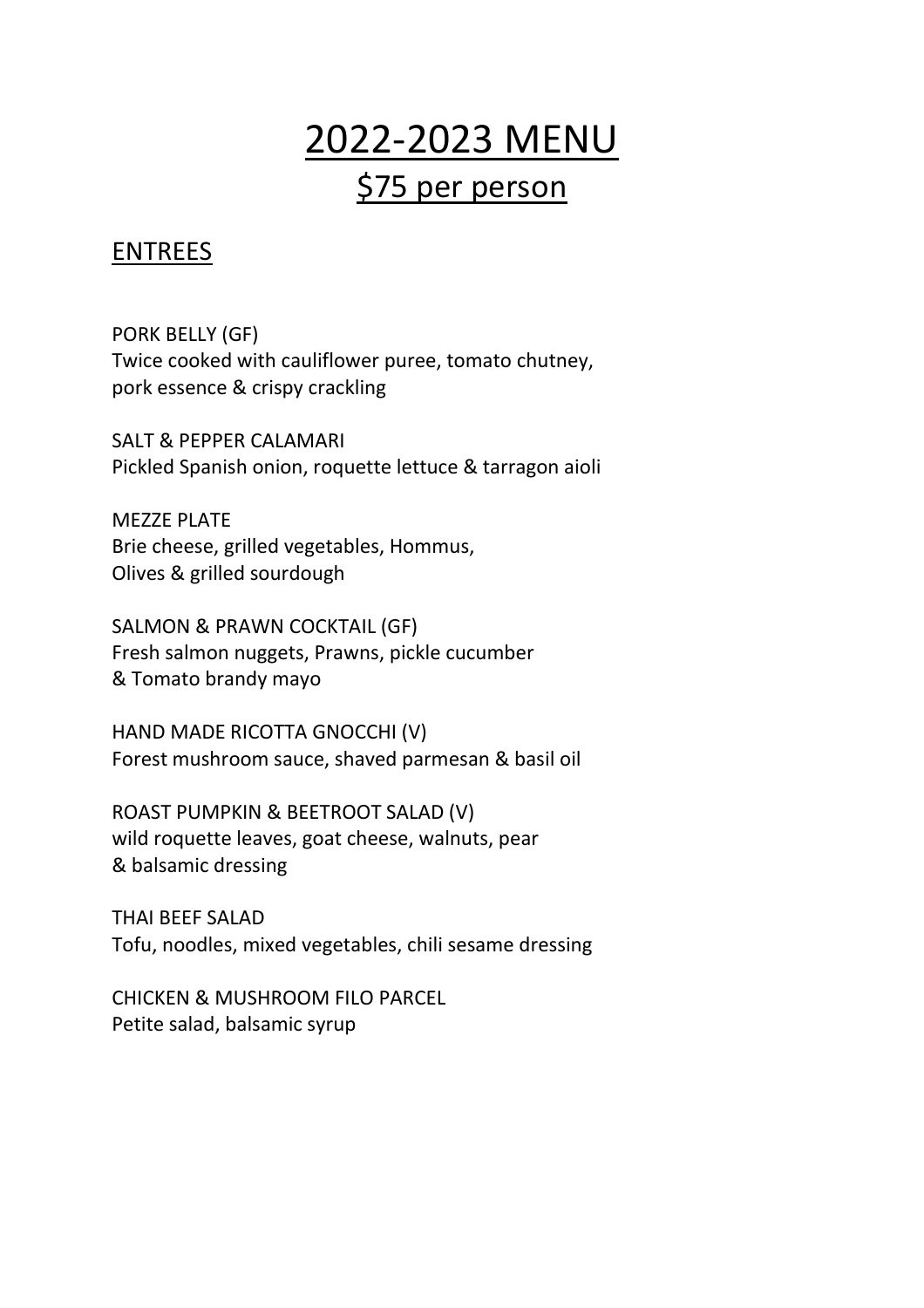### MAINS

BEEF TENDERLOIN (GF) potato gratin, seasonal vegetables & red wine jus

SLOW BRAISED BEEF CHEEK Mashed potato, roast vegetables, shiraz cardamon jus

GRILLED FRESH SALMON FILLET / OR BARRAMUNDI (GF) Sweet potato, spinach & salsa verde

BREAST OF CHICKEN (GF) Wrapped in proscuitto, steamed vegetables , Chat potato & Dijon mustard herb sauce

SUPREME OF CHICKEN Filled with goat cheese, basil semi-dried tomato, sweet potato mash, spinach & sauce bearnaise

HERB CRUSTED LAMB RUMP Whipped potato, seasonal vegetables & red current port wine jus

SURF N TURF CHICKEN & PRAWNS (GF) chat potato, seasonal vegetables & white wine garlic cream sauce

MEDALLIONS OF VEAL (GF) Wrapped in prosciutto , Rosti potato, spinach, thyme, wine butter sauce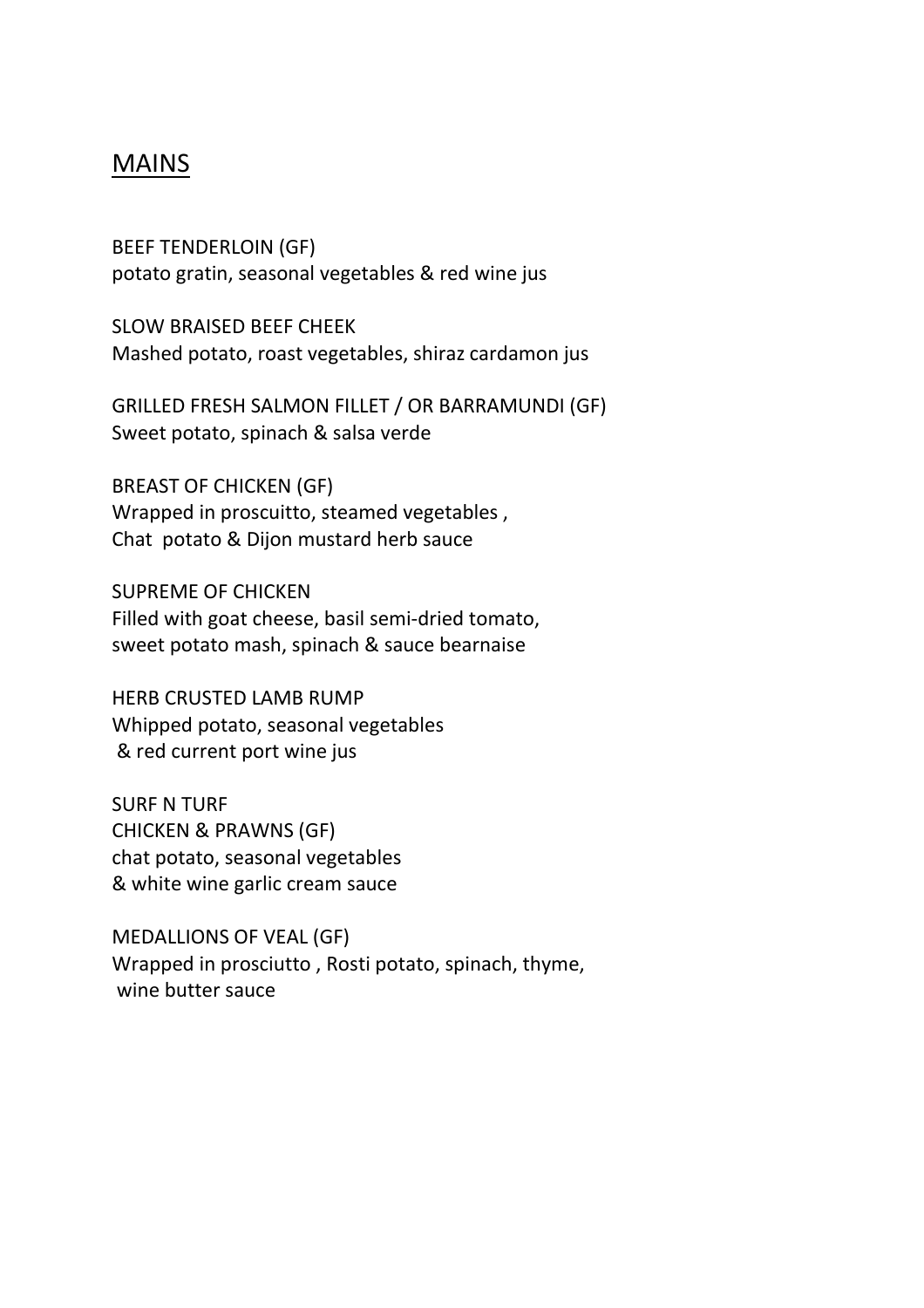### DESSERT

STICKY DATE PUDDING bourbon caramel sauce, cream & strawberry

CHOCOLATE TART with berry compote & whipped cream

PEAR & FRANGIPANI TART vanilla bean ice cream & pistachio brittle

RASPBERRY CHEESE CAKE berry coulis & Chantilly cream

TIRAMISU coffee soaked savoiardi biscuit, creamed mascarpone cheese, Kahlua & cream

PAVLOVA crisp meringue, fresh fruit, whipped cream & passion fruit sauce

WHITE CHOCOLATE & BAILEYS CHARLOTE Silk white Chocolate, With coffee & baileys

LEMON MERINGUE TART Zesty Lemon curd topped with soft meringue

### VEGETARIAN DISHES/ VEGAN & ANY OTHER DIETARY REQUIREMENTS AVAILABLE UPON REQUEST

## PLEASE NOTE ALL OUR DISHES CAN BE MODIFIED AT YOUR REQUEST PLEASE DON'T HESITATE TO ASK